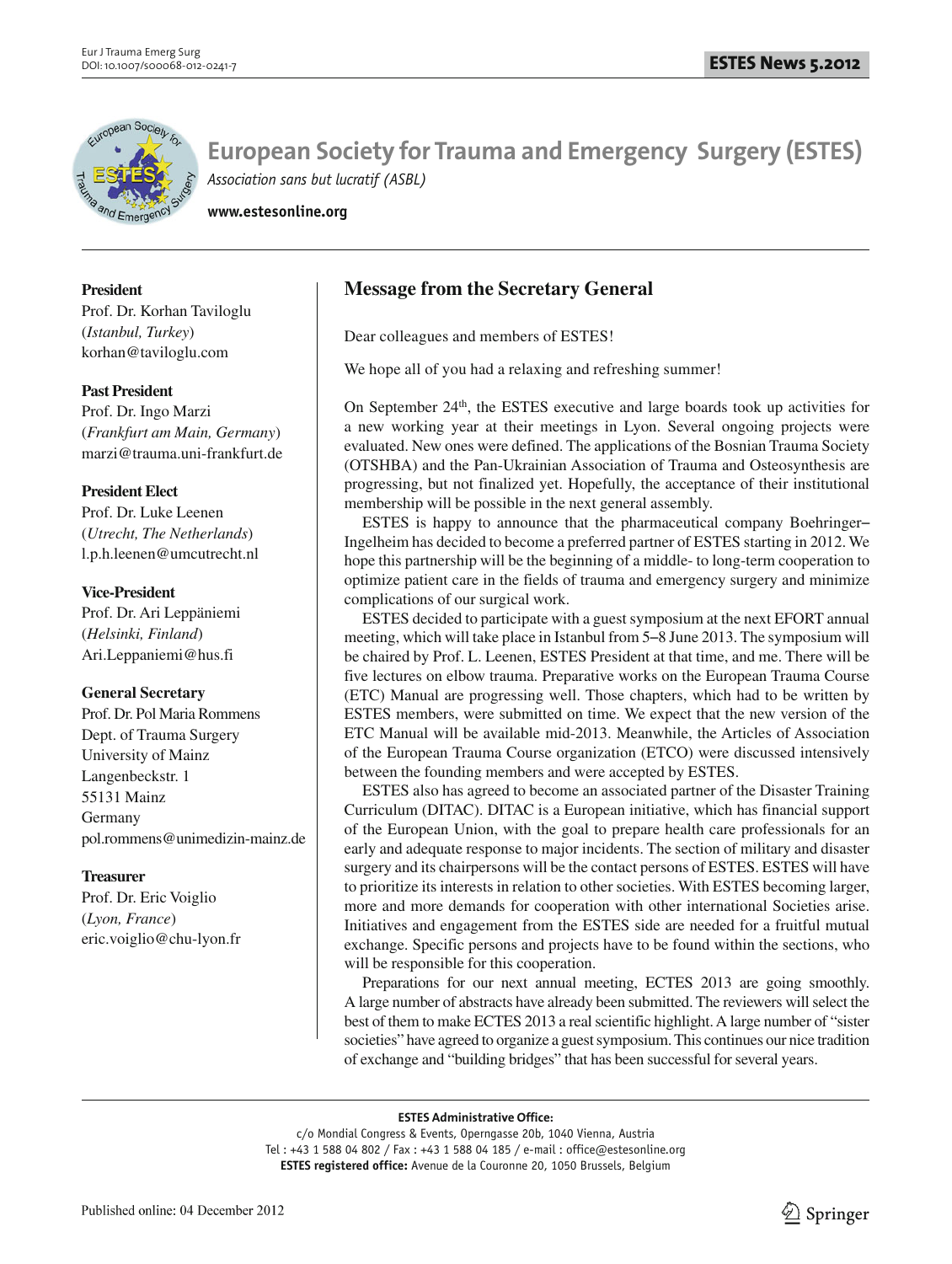

**www.estesonline.org**

## **President**

Prof. Dr. Korhan Taviloglu (*Istanbul, Turkey*) korhan@taviloglu.com

## **Past President**

Prof. Dr. Ingo Marzi (*Frankfurt am Main, Germany*) marzi@trauma.uni-frankfurt.de

## **President Elect**

Prof. Dr. Luke Leenen (*Utrecht, The Netherlands*) l.p.h.leenen@umcutrecht.nl

## **Vice-President**

Prof. Dr. Ari Leppäniemi (*Helsinki, Finland*) Ari.Leppaniemi@hus.fi

## **General Secretary**

Prof. Dr. Pol Maria Rommens Dept. of Trauma Surgery University of Mainz Langenbeckstr. 1 55131 Mainz Germany pol.rommens@unimedizin-mainz.de

## **Treasurer**

Prof. Dr. Eric Voiglio (*Lyon, France*) eric.voiglio@chu-lyon.fr

Finally, a new demand for acceptance of our official publication, the "European Journal of Trauma and Emergency Surgery" in PubMed has been submitted to the responsible authorities. We hope to receive a positive response in the spring of 2013.

We would be delighted to receive your reactions and ideas to make ESTES an even more outstanding organization for the care of the injured and emergency surgery patient.

In the name of the Executive Board.

Prof. Dr. P. M. Rommens ESTES Secretary General

#### **ESTES Administrative Office:**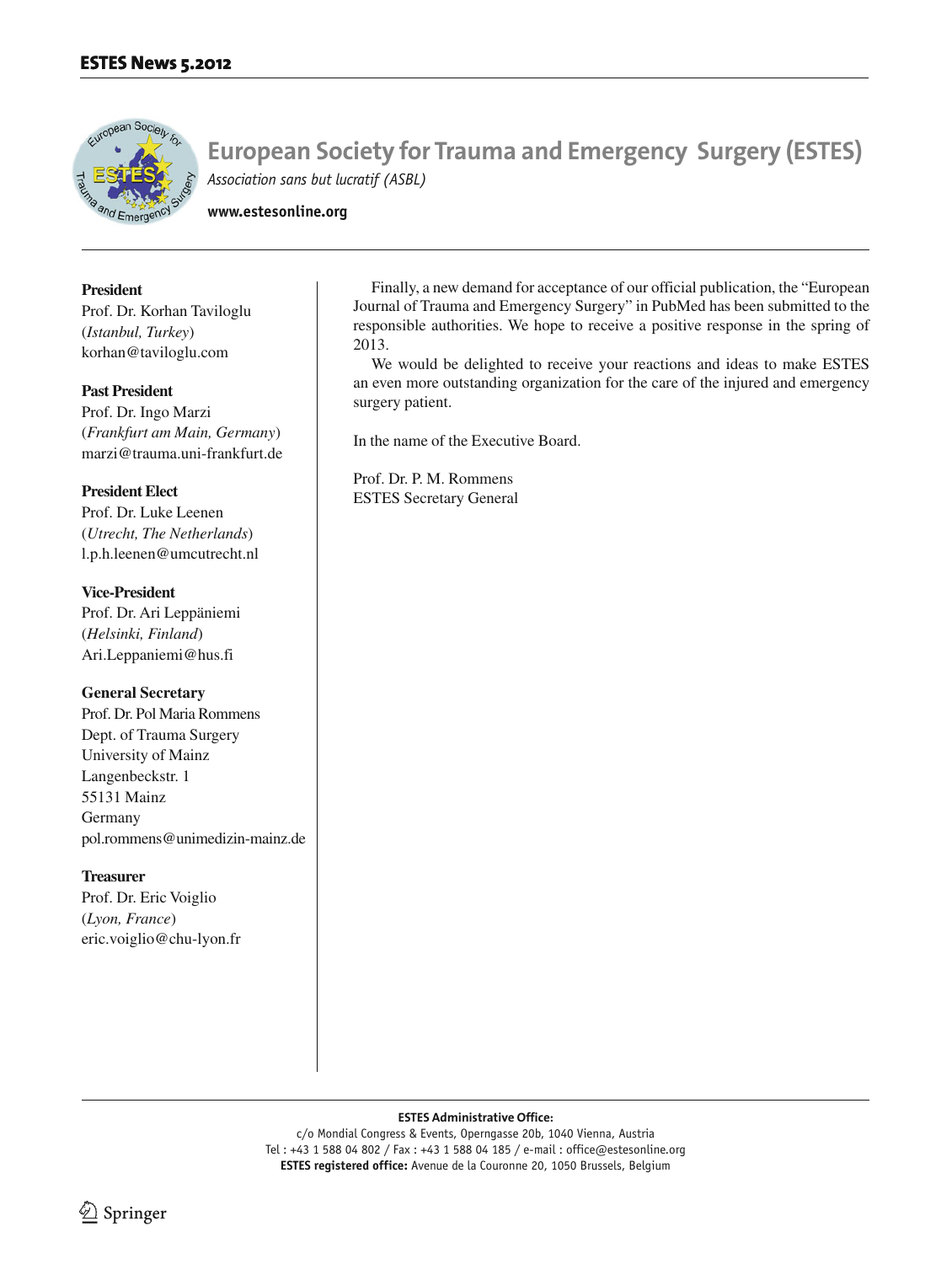

**www.estesonline.org**

## **Report of the first World Trauma Congress, Rio de Janeiro, Brazil August 22–25, 2012**

The "Sociedade Brasileira de Atendimento Integrado ao Traumatizado (SBAIT)" was the host of the first World Trauma Congress, which took place between August  $22<sup>nd</sup>$  and  $25<sup>th</sup>$  in Rio de Janeiro, Brazil. A goal of the event was to trigger discussions about trauma care and trauma system development in high, middle and low income countries worldwide. More than 3,500 trauma care providers, nurses, and students were present. Speakers and attendants came from over 50 countries. For the very first time, multiple regional trauma organizations came together to discuss the possibilities of a worldwide trauma network. ESTES was represented by Ari Leppaniemi, Vice President, Abe Fingerhut, President 2010–2011 and Pol M. Rommens, President 2009–2010 and currently Secretary General. Other organizations were the American Association for the Surgery of Trauma (AAST), the American College of Surgeons Committee on Trauma (ACS COT), the Trauma Association of Canada (TAC), the Panamerican Trauma Society (PTS), the International Association for Trauma Surgery and Intensive Care (IATSIC) represented by Selman Uranus, who was ESTES President 2008–2009; the Australasian Trauma Society (ATS), the Israel Trauma Association (ITA), the Turkish National Association of Trauma and Emergency Surgery, the Asociación Colombiana de Trauma (ACT), the Trauma Society of South Africa (TSSA), and the Japanese Society for Acute Care Surgery (JSACS). There also were representatives of the World Health Organization (WHO). The Brasilian Minister of Health and the Secretary of Health of the State of Rio de Janeiro were also present. This unique forum of key-opinion leaders in trauma care gave strong momentum to this event with a clear signal for further initiatives.

The day before the congress, twelve pre-congress courses for nurses, paramedics, and students took place. It explains the overwhelming presence of these persons at the main congress: 60% of the attendants were young and enthusiastic Brasilians, who wanted to obtain deeper insight in the world of trauma.

The main congress took place in two and a half days. Similar to our ECTES Congresses, key-note lectures, instructional lecture courses, free oral and poster presentations were on the agenda in four different rooms. Main topics were challenges in disasters, education in trauma, abdominal injuries, trauma systems around the world, war surgery, neurotrauma, coagulopathy and massive hemorrhage, severe pelvic bleeding, damage control, complex injuries, and vascular damage. All sessions were very well attended; up to 600 persons were present in the largest lecture hall.

On Saturday August 25<sup>th</sup>, there was a half day on global trauma care and trauma systems development worldwide. All regional organizations were present and their representatives gave short statements about their specific goals and activities. The WHO presented its global plan for trauma care and injury prevention. In a podium discussion, possible cooperation and common projects in the frame of a global trauma network were discussed. There was a strong feeling that trauma care must be placed higher on the agendas of regional and national governments and policy makers. Two major decisions were made. First, the World Trauma Congress should continue to exist. This event should take place every second year in cooperation and co-organization with one of the regional trauma societies. ESTES has been asked to organize the second World Trauma Congress at the occasion of ECTES 2014 in Frankfurt. In the Board Meetings of September 24<sup>th</sup> in Lyon, the executive and large boards of ESTES approved this request. ESTES feels honored by this and will host the 15<sup>th</sup> ECTES together with the second World Trauma Congress from May 24–27, 2014 in Frankfurt! Second, a workshop should be organized by the WHO. All regional trauma organizations should take part. In this workshop, priorities for common initiatives such as the establishment of new education tools, definition of trauma units, and regionalization of trauma systems responding to local needs should be discussed.

The first World Trauma Congress in Rio de Janeiro was a unique event with a strong appeal for intensifying our efforts and cooperation in the field of trauma care and trauma systems development. We have to thank Paul Coimbra, the Congress President, and Gustavo Pereira Fraga, the scientific coordinator, for their extraordinary efforts and their visionary initiative. In my

**ESTES Administrative Office:**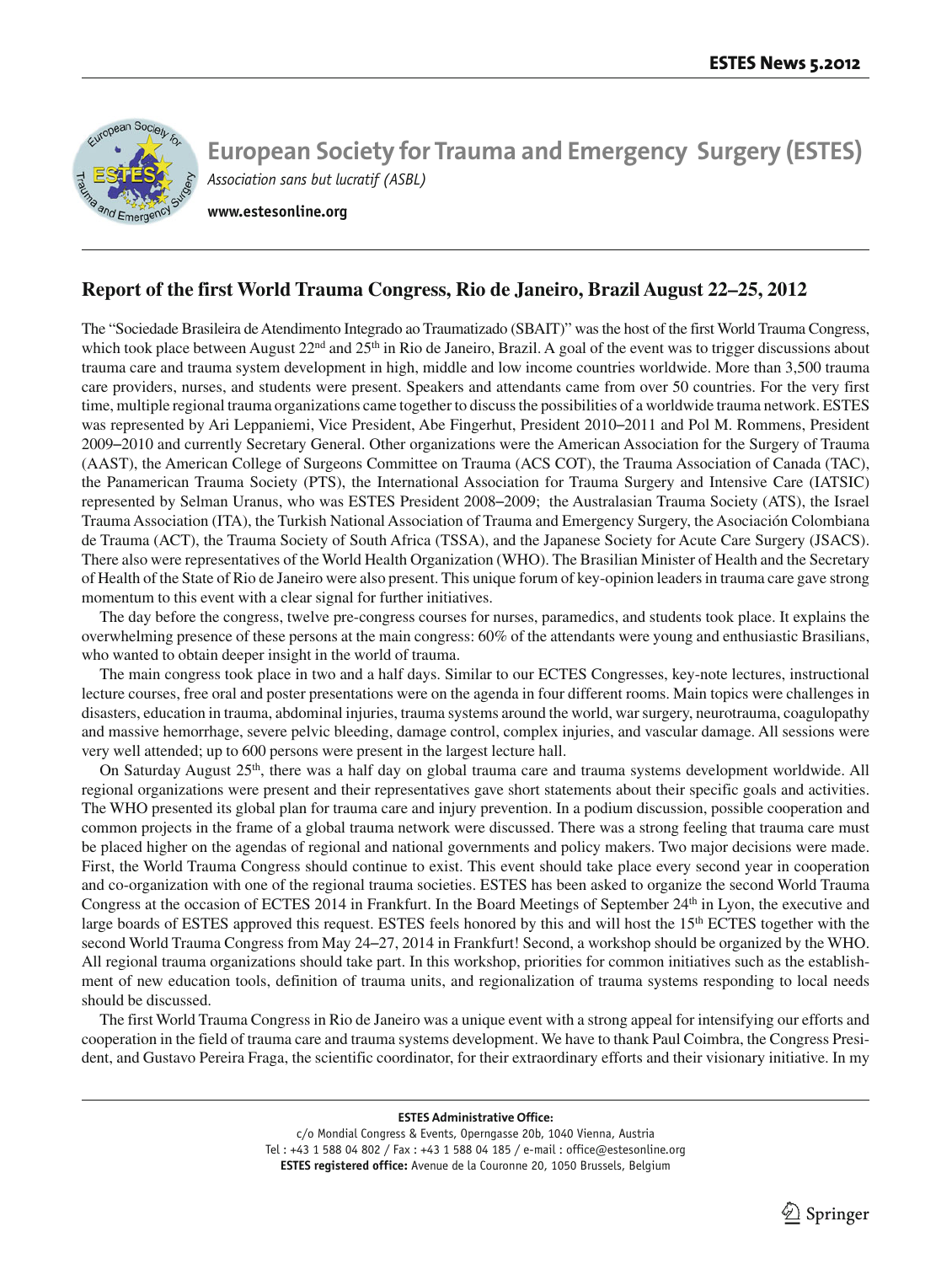

**www.estesonline.org**

view, if the World Trauma Congress continues, neurotrauma and orthopedic trauma should be included in the program and representative regional organizations should also be invited. Neurotrauma is responsible for more than 50% of early deaths in severely injured and nearly all polytraumatized patients have musculoskeletal injuries of different number and severity. They are one the most important factors for the quality of life after trauma.

Prof. Dr. P. M. Rommens ESTES Secretary General



Image 1: Prof. Andy Peitzman, former President of AAST and Prof. P. Rommens, ESTES Secretary General, at the entrance of the Congress Center



Image 2: Opening ceremony of the first World Trauma Congress

 $\textcircled{2}$  Springer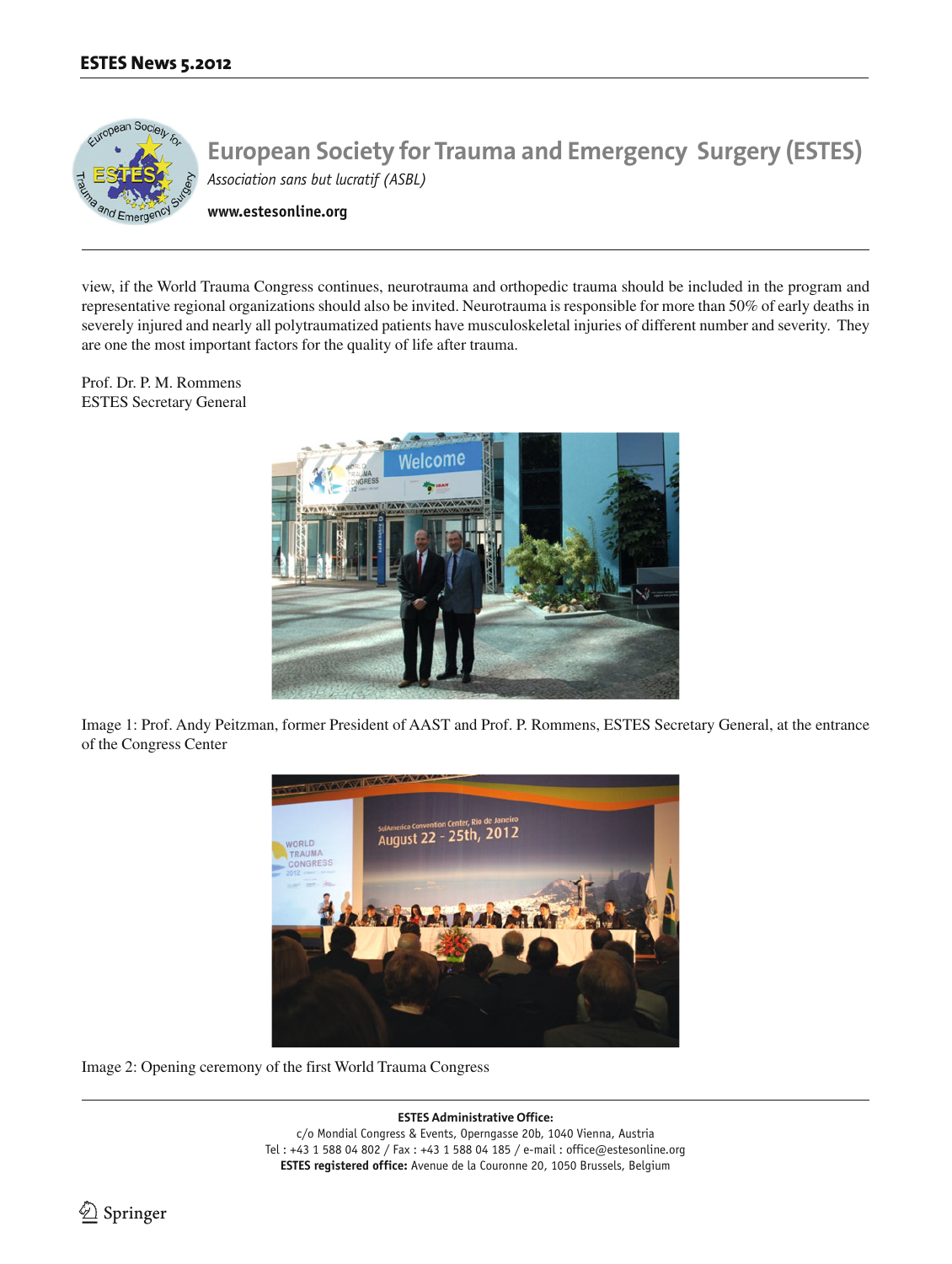

**www.estesonline.org**



Dear colleagues,

## **The early bird catches the worm – Registration is open!**

The online registration for the *14th European Congress of Trauma & Emergency Surgery* has been open since the beginning of this month. Register now and benefit from the Early Bird Registration Fees! The Early Bird Deadline is Monday, February 18, 2013.

## **Abstract Submission – Thank you!**

We are happy to announce that we received a great number of abstract submissions which will contribute to the scientific programme! All abstracts are under revision at the moment and all submitters will be notified on Friday, January 25, 2013 about the acceptance of their abstracts!

## **Congress Grants**

Don't forget to apply for your congress grant before Monday, January 14, 2013. The prerequisites and the application form can be found online on the congress website.

## **A good night's sleep is the best medicine!**

We have secured hotel rooms in  $4*$  and  $3*$  hotels at competitive rates. Early hotel booking is highly recommended! For information on hotel rates, please refer to the congress webpage.

Accommodations can be booked together with the conference registration online.

## **Lyon–The place to be for 2013 – easy to reach and exciting to explore!**

Sincerely,

 $40 - 14$ 

Eric J. Voiglio, MD, FACS, FRCS *President of ECTES Lyon 2013*

ECTES 2013 Organizing Team **Mondial Congress & Events Mondial GmbH & Co. KG** Operngasse 20b, 1040 Vienna, Austria tel + 43 1 58804-114, fax –185 ectes2013@mondial-congress.com www.estesonline.org

#### **ESTES Administrative Office:**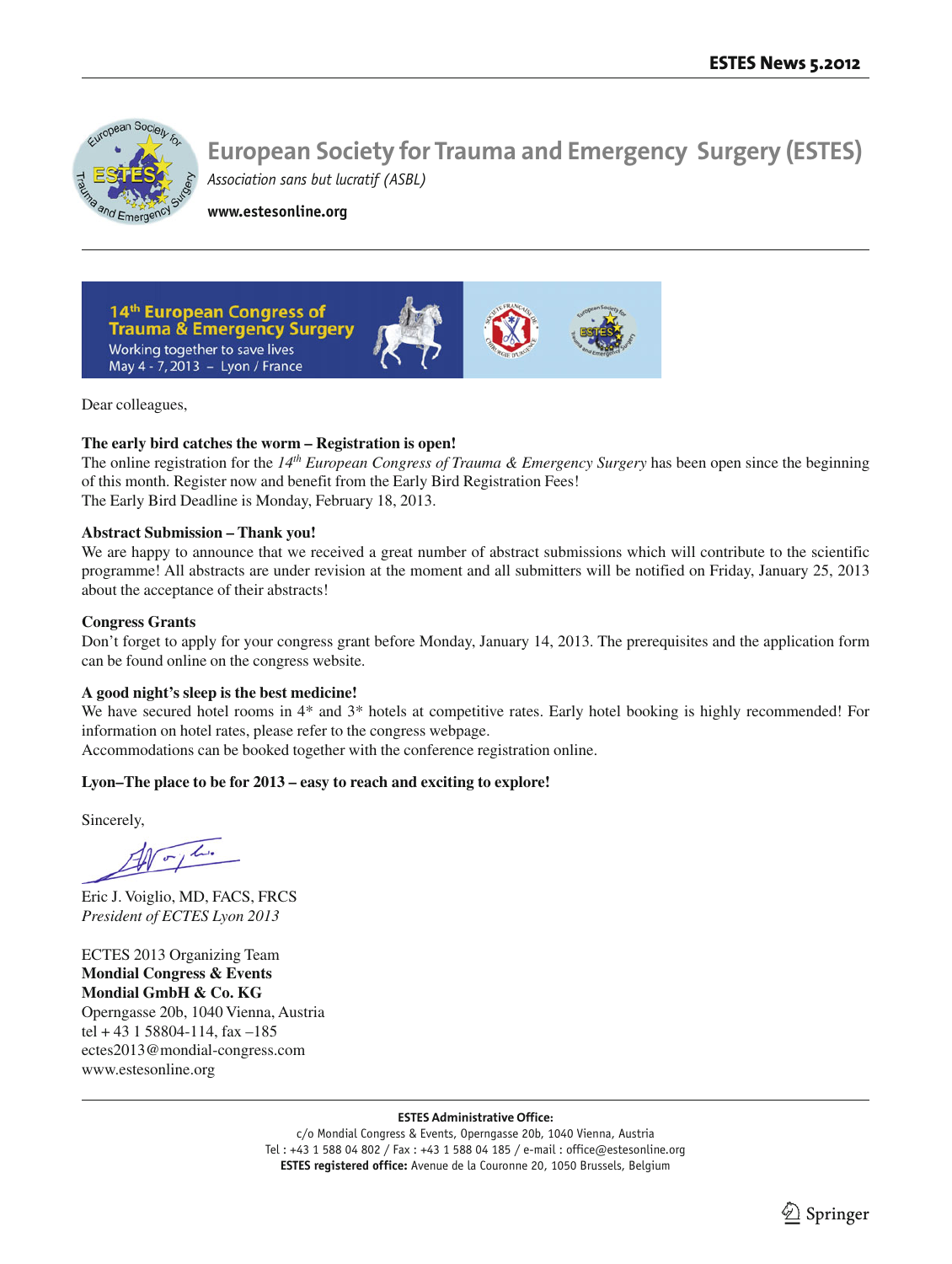

**www.estesonline.org**

# **Trauma Innovation 2013**



Trauma Innovation 2013, 15–17 January 2013 at Park Plaza, London, UK, is Europe's largest gathering of over 400 military, humanitarian and civilian emergency healthcare practitioners.

The focus of Trauma Innovation 2013 will centre on the depth of knowledge the military has acquired from wars in Afghanistan and Iraq which urgently needs to be passed onto the humanitarian and civilian emergency healthcare practitioners before the military leaves these theatres of war.

"*With the injury patterns that Afghanistan has seen military medicine has developed rapidly at all echelons and the military have a vast amount of knowledge to pass on to their civilian counterparts*." Comment from LinkedIn discussion group *Tactical Medics.*

Speakers at Trauma Innovation 2013 will include:

- Lieutenant Colonel Dr. Róbert Balázs, Branch Chief Lessons Learnt Branch, NATO Centre of Excellence for Military Medicine
- Harald Veen, Head Surgeon, International Committee of the Red Cross (ICRC)
- Daniel Irizarry, MD LTC, MC, FS USA-A Medical Advisor, NATO SOF Headquarters
- Ms Mary Ann Spot, Deputy Director of the Joint Theater Trauma System (JTTS), U.S. Army Institute of Surgical Research (USAISR)
- Simon Holmes, Consultant Maxillofacial Surgeon, Craniofacial Trauma Lead, Barts and the London NHS Trust
- Colonel TJ Hodgetts CBE OStJ, Chief Medical, NATO Allied Rapid Reaction Corps and Honorary Professor of Emergency Medicine University of Birmingham
- Dr Fionna Moore, Medical Director, London Ambulance Service NHS Trust, Consultant in
- Emergency Medicine at Charing Cross Hospital and London's Clinical Director for Trauma

The full conference programme has now been published. A two-day stream will focus on topics including:

- At War for 12 Years and Still Going: What Have We Learned and How Do We Sustain It?
- Provision of Health Care in Emergency Situations Overseas: How We Plan; How We Train; and How We Execute
- The NATO Trauma Registry Project (NTR)
- Advances in Pre Hospital Care and Emergency Medicine
- Trauma Process Improvement: How We Can Get Better Every Day

**ESTES Administrative Office:**

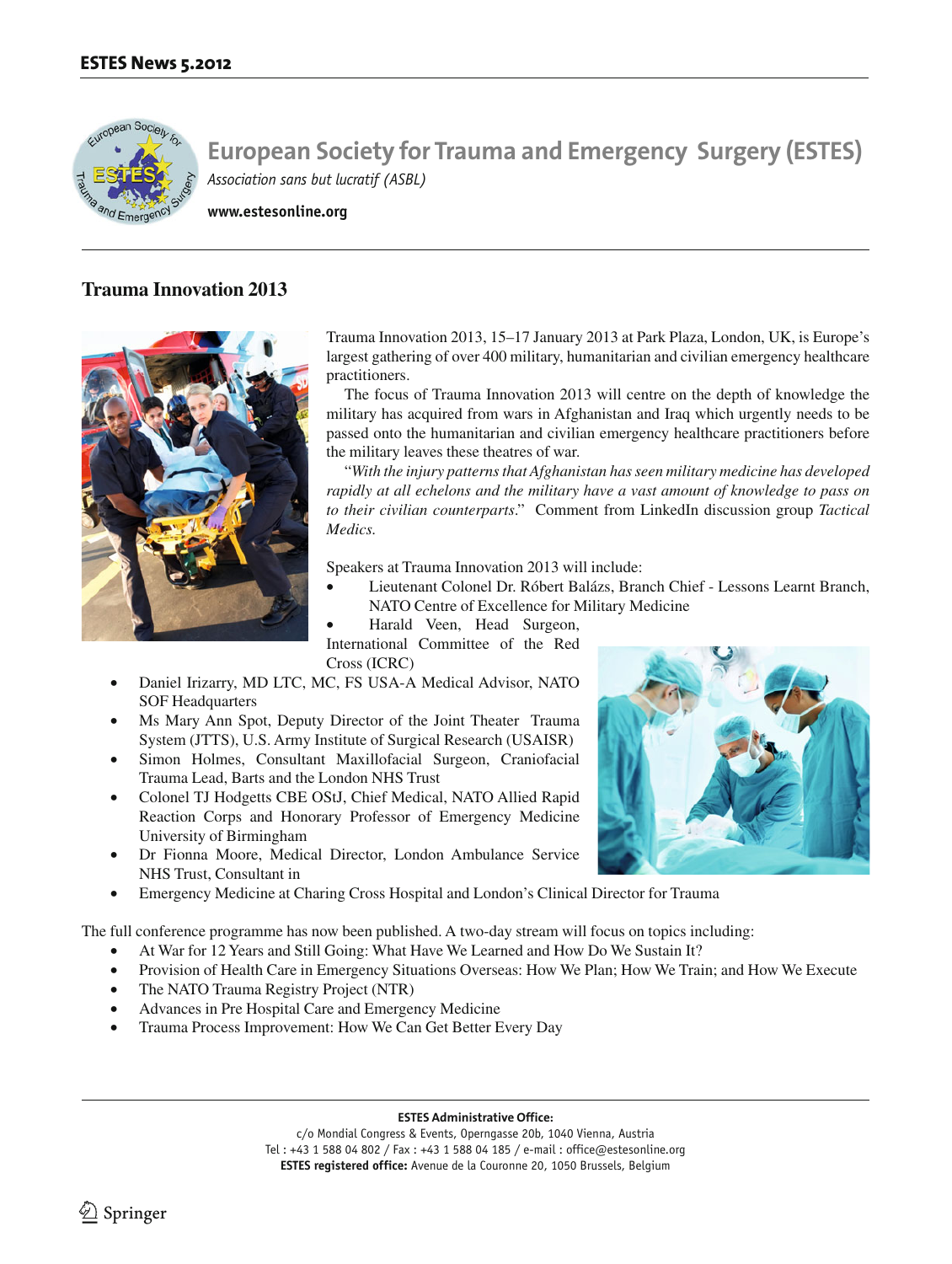

**www.estesonline.org**

Brand NEW for Trauma Innovation 2013 also includes:

- Dedicated 3<sup>rd</sup> day for PTSD
- Free exhibition for buyers to attend and learn which products and techniques are being used across the world.

Registration for Trauma Innovation 2013 is now open. Please visit www.traumainnovation.com to view the full conference programme and register to attend.



**ESTES Administrative Office:**